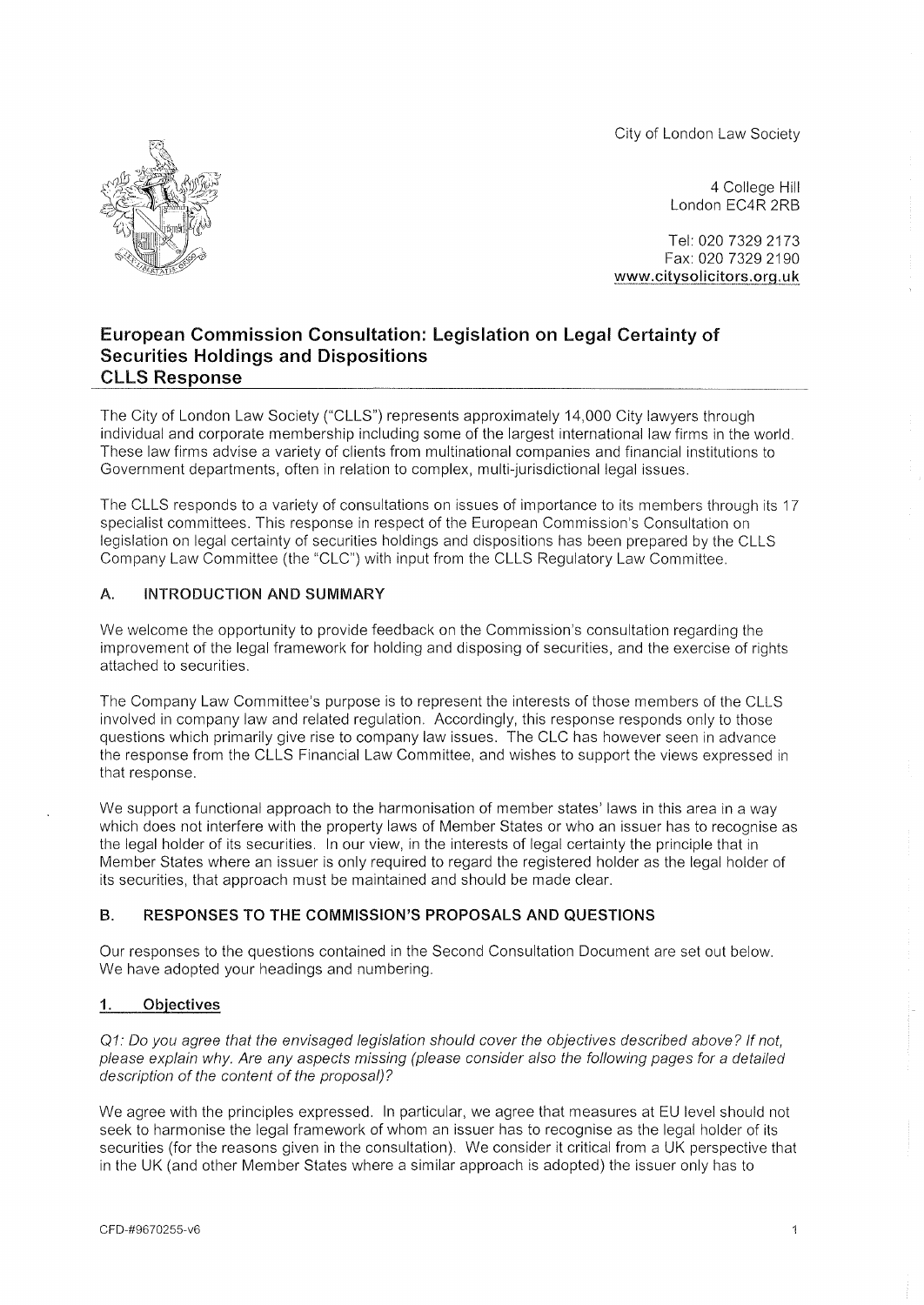regard the registered holder as the legal holder of its securities (a point which applies to the bond market as well as the equity market).

## **3. Account-held securities**

Q5: Would a principle along the lines described above provide Member States with a framework allowing them to adequately define the legal position of account holders?

We support the functional approach to the creation of a common legal framework in this area. We agree that account holders need to be sure what they receive (again, for the reasons stated in the consultation). In principle, we think it is correct that the ultimate account holder should be able to exercise the rights flowing from the securities (such as dividends and voting rights) and that "nonultimate" account holders should only be able to exercise rights if determined by national law (for example, because they are the registered shareholder in the case of a UK company). We do, however, think the rules will need to provide clarity as to what "rights" the account provider of the ultimate account holder must facilitate; the consultation paper refers to "at least" dividends and voting. In addition, practical/timing problems will need to be recognised. It will not be possible for an ultimate account holder to be put in exactly the same position as a registered shareholder. For example, the process of passing information down a chain and the necessity for account providers to receive instructions in good time to enable them to notify the issuer will always mean that the ultimate account holder has less time than a registered shareholder to make a decision. Likewise, in relation to dividends, there may be transfers or dealings by the ultimate account holder between the record and payment dates, and it is not clear which intermediary in a chain should be responsible if payments made do not correctly reflect changing ownership rights. In relation to meetings, the issuer should need to have regard only to the registered holder, for example if both the registered holder and the ultimate account holder (or some intermediary) turn up to vote (a point which applies equally to meeting provisions in bond documentation). In this respect it is difficult to see how rights can always be "guaranteed".

### 14. **Determination of applicable law**

Q27: Would a Principle along the lines described above allow for a consistent conflict of laws regime? If not: Which part of the proposal causes practical difficulties that could be addressed better

We think it is important that both account provider and account holder have certainty as to governing law. Whilst a solution along the lines adopted by the Hague Securities Convention would perhaps have been preferable, it is recognised that this is not acceptable to a number of Member States. On this basis we consider that in principle the governing law should be the national law of the country where the relevant securities account is maintained by the account provider. However, the guidance in relation to where an account is "maintained" will require a number of matters to be taken into account. It will not always be easy to determine where a particular account is "maintained" from the specified list of matters. The consultation indicates that if the position is not clear the "default position" will be the branch which handles the relationship with the account holder in relation to the securities account. However, this will also require an analysis of various matters, many of which will be known to the account provider but not to the account holder. It will not be desirable to have any uncertainty or scope for tactical challenge in this respect, and in our view the account provider's determination in this respect should be conclusive. If there is any uncertainty in this respect we anticipate that legal opinions in relation to the choice of governing law in relevant contracts will need to be qualified, which will give rise to additional and undesirable uncertainty to the market.

### **15. Cross-border recognition of rights attached to securities**

Q30: Would a general non-discrimination rule along the lines set out above be useful? Have you encountered problems regarding the cross-border exercise of rights attached to securities?

We agree. See also the answer to Q5 above.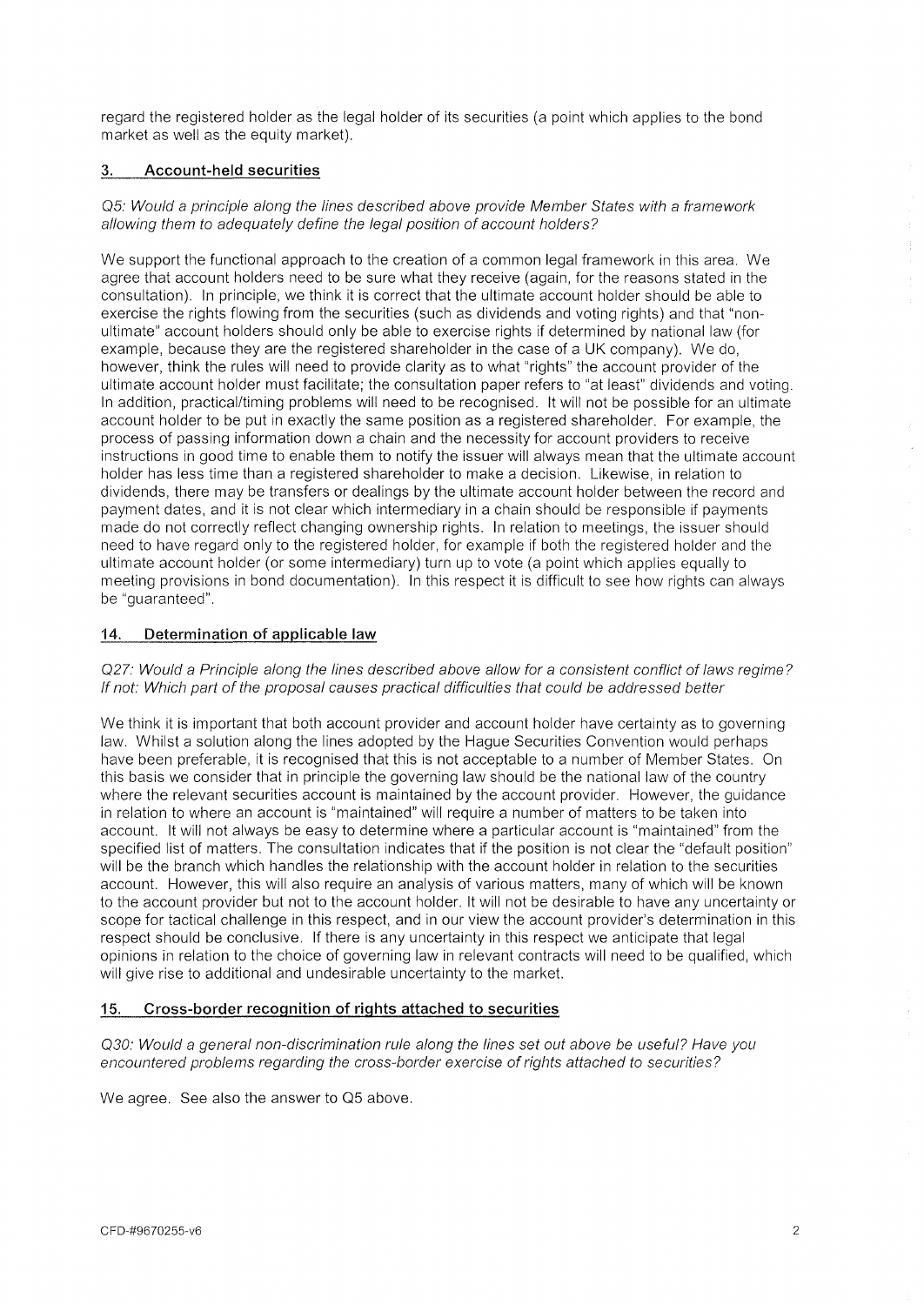## **16. Passing on information**

Q32: Is the duty to pass on information adequately kept to the necessary minimum? Is it sufficient? If applicable, would there be any (positive or negative) repercussion of such a Principle on your business model? Please specify.

We agree that information to be passed on should be confined to what is "necessary" for the exercise of rights. However, account providers will need to be clear as to their obligations, and the meaning of the term "necessary" in this context warrants careful consideration, as does the legislative approach in setting it out - are broad guidelines appropriate, or should an exhaustive list-based approach be preferred?

In the case of information published or made available by the issuer itself it may not be difficult to identify what is "necessary", but that will not always be so straightforward when third party information is involved,

For example, is information in relation to a takeover offer launched by a third party for the issuer necessary for the exercise of any "rights" attaching to the securities if acceptance or approval of the offer does not involve a vote of shareholders of the issuer (as would be required if the takeover offer was being implemented by a scheme of arrangement of the issuer in the UK but not if it was being implemented by a contractual takeover offer made direct by a bidder to the issuer's shareholders).

Further, consideration needs to be given to potential conflict with restrictions on the passing on of information into certain jurisdictions or to classes of account holder, eg. under securities laws. For example, it is common for bidders to specify that information in respect of an offer for a target may not be forwarded into any jurisdictions if to do so would violate securities laws of that jurisdiction. It is however also envisaged that the duty of account holders to pass on information should not be subject to a contractual opt-out. In principle, it does not seem correct that an account holder should be under an obligation to pass on information which the recipient would not have been entitled to receive had it been the registered holder.

We also think it will be necessary to consider the extent and basis of liability of an account holder if it fails to comply with its obligation to pass on information.

We agree market standardisation will be important in this area.

### 17. **Facilitation of the ultimate account holder's position**

Q34: If you are an investor, do you think that a Principle along the lines described would make easier any cross-border exercise of rights attached to securities, provided that technical standardisation progresses simultaneously? If not, please explain why.

A system whereby the ultimate account holder is appointed as representative of the legal holder, and as such is able to be recognised by the issuer as the appropriate recipient of information and the appropriate person to exercise rights, is desirable in that it affords both (i) legal certainty to both issuer and ultimate account holder and (ii) more time to the ultimate account holder to exercise its rights (a material issue in time-sensitive contexts such as general meeting notice periods, and rights issue offer periods for example).

As currently envisaged, the proposals might put the ultimate account holder in a difficult position as regards the rest of the chain of account providers. In this regard, each account provider forming a "link" in the chain should have corresponding duties and obligations to facilitate the passing on of information and the flow of rights attaching to the securities. However, where the chain passes into third countries problems will clearly arise in this regard, as account providers in such jurisdictions may not be subject to commensurate obligations.

We are not clear what is contemplated by the "third method" specified on page 30 of the Consultation Document. To the extent this contradicts the basic principle under current UK company law that the issuer only needs to have regard to and deal with the registered holder of its securities (for example a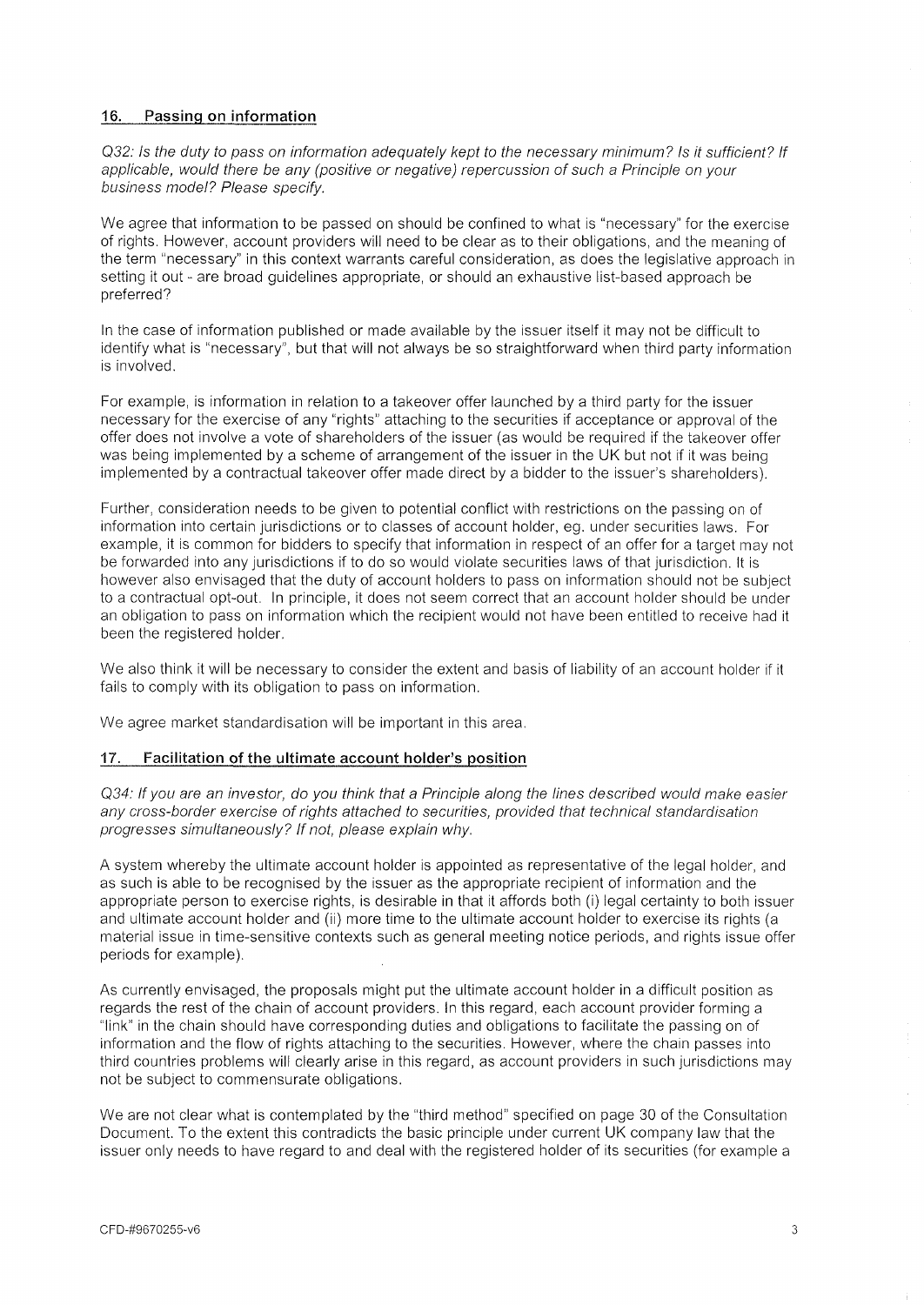requirement to issue a certificate confirming or evidencing an ultimate account holder's holding), we do not agree.

### **22. Glossary**

#### Q43: Do the terms used in this glossary facilitate the understanding of the further envisaged Principles? If no, please explain why.

We are concerned that, as currently envisaged, the terms used in the glossary are extremely wide. For example, the concept of who is an account provider or ultimate account holder is crucial but unclear. We do not consider it is either necessary or appropriate to require all account providers to be authorised for investment business in accordance with MiFID, nor that all account providers are properly considered to be providing an investment service. As drafted, we consider these definitions could have unexpected consequences, as could the definition of "securities" would catch some derivatives and fund units. In the definition of "securities" the words "which are capable of being credited to a securities account" are unclear. For example, on exchange traded derivatives are in most cases "held" on a principal to principal basis through a chain of back to back contracts flowing from central counterparty, through clearing members, their clients and their clients. It is not clear whether these instruments are "capable of being credited to a securities account". Given that such contracts involve liabilities as well as rights and the underlying subject matter of those contracts will cover not only shares and bonds but also commodities, interest rates, currency rates, etc, we do not think that it would be appropriate for such financial instruments to be included within the ambit of the rules. We note that the Unidroit Convention on Substantive Rules for Intermediated Securities (the Geneva Securities Convention) defines securities as being any "shares, bonds or other financial instruments or other financial assets (other than cash) which are capable of being credited to a securities account and of being acquired and disposed of in accordance with the provisions of this Convention" [Emphasis added]. This wording makes clear that securities should be fungible (and securities which carry liabilities will not be fully fungible). We also think it sensible to avoid a prescribed list of securities to which the Directive would apply, so as to allow for the evolution of market practice and the creation of new types of securities.